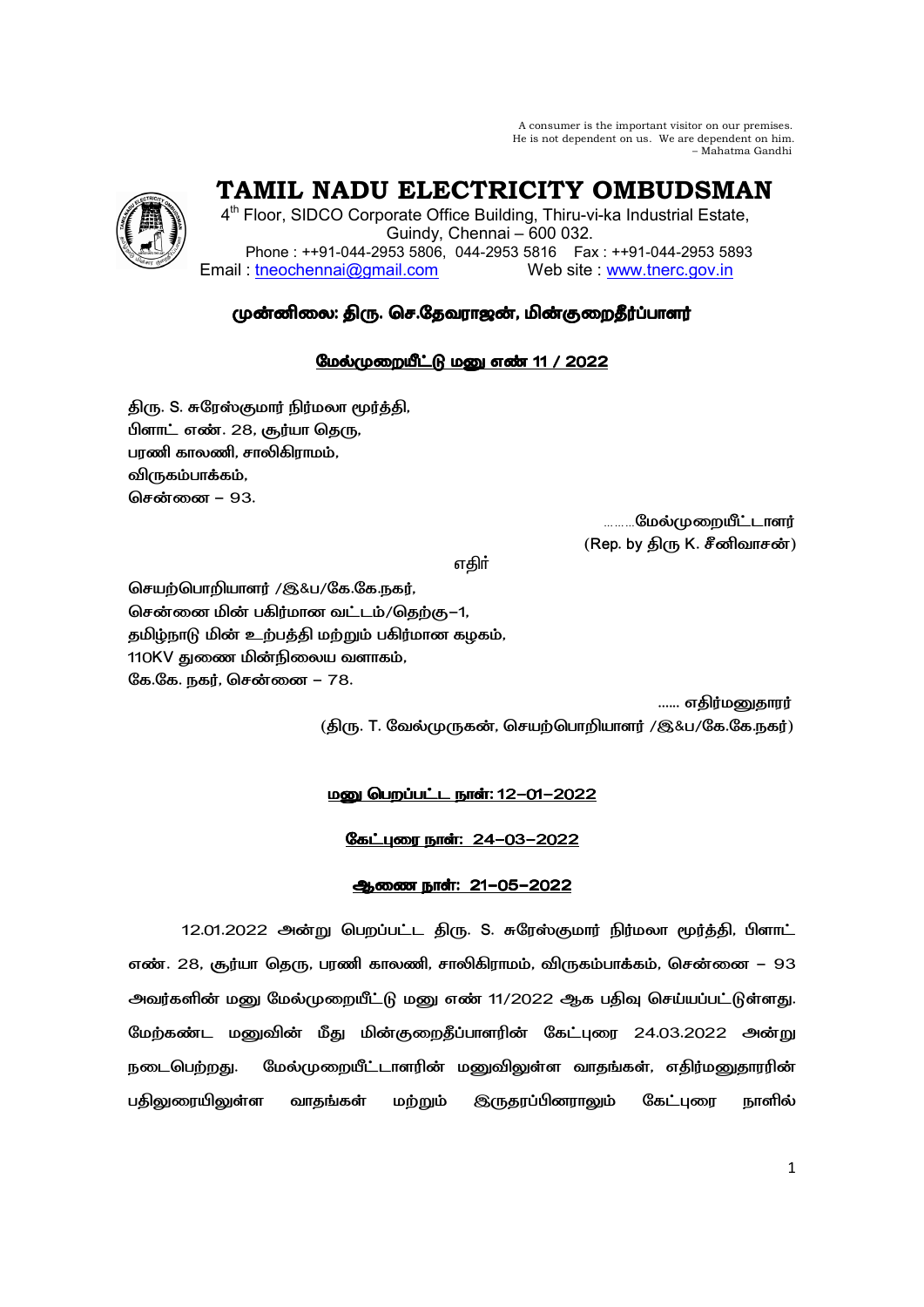எடுத்துரைக்கப்பட்ட வாதங்கள் ஆகிய அணைத்தையும் ஆராய்ந்து மின்குறைதீர்ப்பாளரால் கீழ்க்கண்ட ஆணை வழங்கப்படுகிறது.

#### ஆணை

## 1. மேல்முறையீட்டாளரின் கோரிக்கை:

பிளாட் எண்.28, சூர்யா தெரு, பரணி காலணி, சாலிகிராமம், விருகம்பாக்கம், சென்னை என்ற முகவரியில் அமைந்துள்ள தனது கட்டிடத்திற்கு 7 மும்முனை மின் இணைப்புகள் வேண்டி மேல்முறையீட்டாளர் விண்ணப்பித்துள்ளார்.

#### $2.0$ <u>வழக்கின் சுருக்கம்:</u>

 $2.1$ சாலிகிராமம், விருகம்பாக்கம் முகவரியில் அமைந்துள்ள தனது கட்டிடத்திற்கு 7 மும்முனை மின் இணைப்புகள் வேண்டி இணையதளம் மூலம் விண்ணப்பித்ததாக மேல்முறையீட்டாளர் விண்ணப்பித்துள்ளார்.

மேற்கூறிய விண்ணப்பத்தை பெற்ற எதிர்மனுதாரர் அவ்விடத்தை கள ஆய்வு  $2.2$ செய்ததில் மின் இணைப்பு கோரும் கட்டிடமானது மூன்று தளங்களுக்கு மேல் உள்ளதால் அவ்விடத்திற்கு மின் இணைப்பு வழங்க completion certifice சமர்ப்பிக்குமாறு எதிர்மனுதாரர் மேல்முறையீட்டாளரிடம் தெரிவித்துள்ளார்.

 $2.3$ உரிய காலத்தில் completion certifice சமர்ப்பிக்காத காரணத்தால் மின் இணைப்பு கோரும் மேல்முறையீட்டாளரின் விண்ணப்பம் நிராகரிக்கப்பட்டதாக எதிர்மனுதாரர் தெரிவித்துள்ளார்.

 $2.4$ மின் இணைப்பு வேண்டி மேல்முறையீட்டாளர் சென்னை மின்பகிர்மான வட்டம்/தெற்கு-1, **நுகர்வோர்** அன்று மின் குறைதீர் மன்றத்தை 28.10.2021 அணுகியுள்ளார்.

 $2.5$ மின் **நுகர்வோர்** குறைதீர்க்கு**ம்** மன்றம், சென்னை மின்பகிர்மான வட்டம்/தெற்கு–l 17.12.2021 அன்று தன்னுடைய ஆணையை அளித்துள்ளது. மன்றம் அளித்த தீர்ப்பில் அதிருப்தியுற்றதால் இந்த மேல்முறையீட்டு மனுவினை மேல்முறையீட்டாளர் மின்குறைதீர்ப்பாளரிடத்தில் சமர்ப்பித்துள்ளார்.

 $\overline{2}$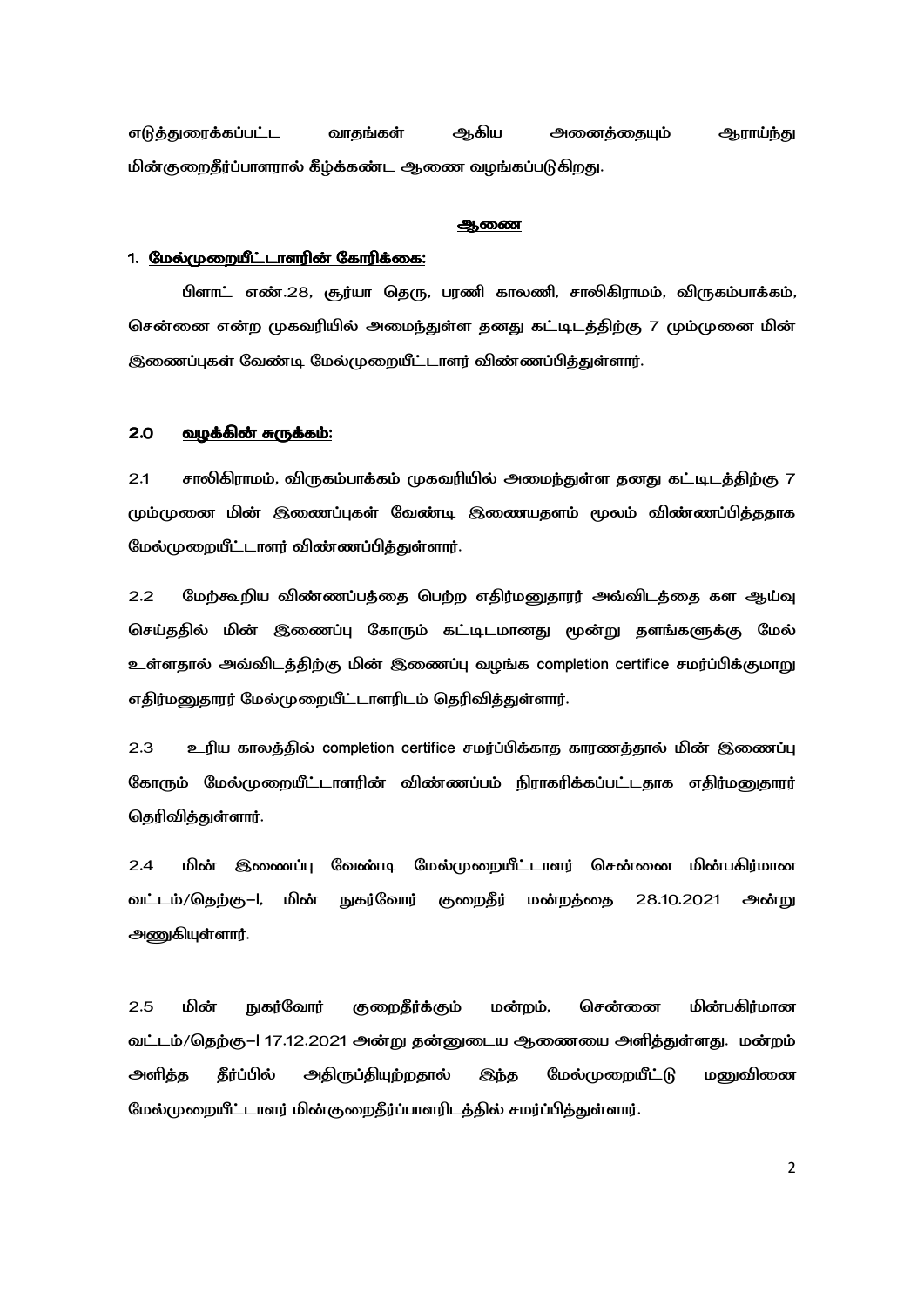### 3.0 - <u>மன்றத்தின் தீர்வு:</u>

சென்னை மின்பகிர்மான வட்டம்/தெற்கு–I, மின்நுகர்வோர் குறைதீர்க்கும் மன்றம் தன்னுடைய தீர்வை 08.12.2021 நாளிட்ட ஆணையில் தெரிவித்துள்ளது. அந்த ஆணையின் சம்பந்தப்பட்ட பத்தி கீழே கொடுக்கப்பட்டுள்ளது.

#### "<u>மன்றத்தின் தீர்வு</u>:

The petitioner's building falls under the above category and hence completion certificate is mandatory for effecting service connections.

 Hence the petitioner is directed to obtain completion certificate from the competent authority and produce to TANGEDCO for effecting service connections.

 The EE/O&M/KK Nagar is directed to enquiry whether s/c.230018519 has been effected without completion certificate as represented by the petitioner in the forum and to submit a detailed report in this regard.

With these directions, the petition is treated as closed."

### <u>4.0 மின்குறைதீர்ப்பாளரின் கேட்புரை:</u>

4.1 மேல்முறையீட்டாளரும் எதிர்மனுதாரரும் தங்களது தரப்பு வாதங்களை நேரில் எடுத்துரைப்பதற்கு வசதியாக 24.03.2022 அன்று கேட்புரை நடத்தப்பட்டது.

4.2 மேல்முறையீட்டாளர் சார்பாக திரு K. சீனிவாசன் அவர்கள் கேட்புரை நாளில் கலந்து கொண்டு தன்னுடைய வாதத்தை எடுத்துரைத்தார்.

4.3 எதிர்மனுதாரர் திரு. T. வேல்முருகன், செயற்பொறியாளர் /இ&ப/கே.கே.நகர், சென்னை மின்பகிர்மான வட்டம்/தெற்கு–l அவர்கள் கேட்புரை நாளில் கலந்து கொண்டு தன்னுடைய வாதத்தை எடுத்துரைத்தார்.

4.4 மின்குறைதீர்ப்பாளரின் முன்பு சமர்ப்பிக்கப்படும் மனு மேல்முறையீட்டு மனு என்பதால் மின் குறைதீர்மன்றத்தில் மனுதாரரால் வைக்கப்பட்ட கோரிக்கைகள் சம்மந்தப்பட்ட வாதங்கள் மட்டுமே தீர்விற்கு எடுத்துக் கொள்ளப்படுகிறது. குறைதீர் மன்றத்தின் நடவடிக்கைகள், குறைதீர் மன்றத்தில் சமர்ப்பிக்கப்படாத புதிய நிவாரணங்கள் அல்லது பணியாளர் ஒழுங்கு நடவடிக்கை சம்மந்தப்பட்ட கோரிக்கைகள் முதலியன மின்நுகர்வோர் குறைதீர்க்கும் மன்றம் மற்றும் மின்குறைதீர்ப்பாளருக்கான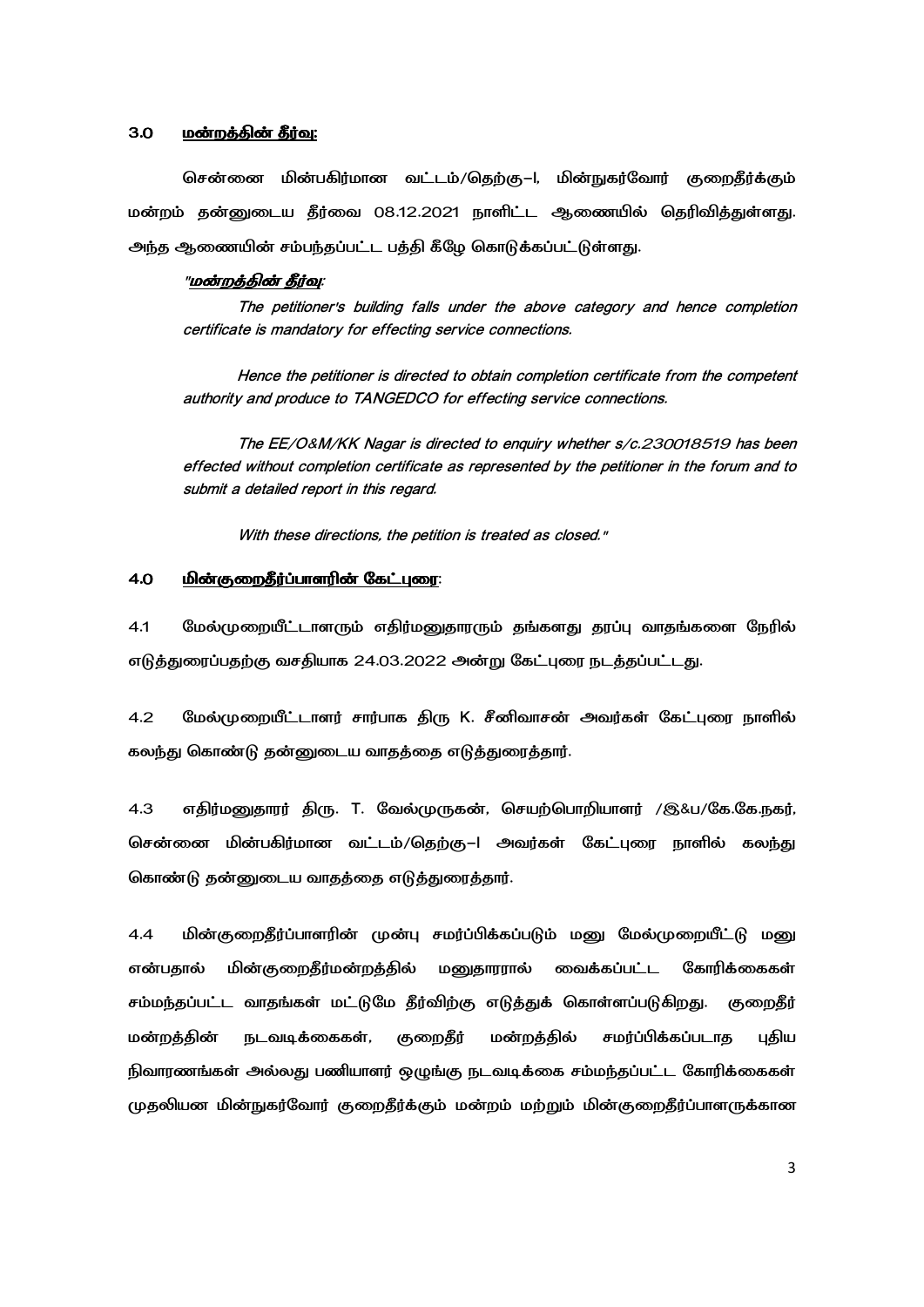ஒழுங்குமுறை விதிகளின்படி படி மின்குறைதீர்ப்பாளரின் தீர்விற்கு எடுத்துக் கொள்ளப்படவில்லை.

### 5.0 
>a- c3W:

5.1 கிரு. S. சுரேஸ்குமார் நிர்மலா மூர்க்கி, பிளாட் எண். 28, சூர்யா கெரு, பரணி காலணி, சாலிகிராமம், விருகம்பாக்கம், சென்னை – 93 என்ற முகவரியில் கட்டப்பட்டுள்ள தனது கட்டிடத்திற்கு மின் இணைப்புகள் வேண்டி சென்ற 02.09.2021 அன்று தமிழ்நாடு மின் உற்பத்தி மற்றும் மின் பகிர்மான கழகம் இணையதளம் d3 7#T6 (7#T "#. 200092300921876, 200092300921877, 200092300921879, 200092300921880, 200092300921881, 200092300921882 மற்றும் 200092300921883) பதிவு செய்யப்பட்டு மின் இணைப்புகள் வழங்கிடவில்லை என மேல்முறையீட்டாளர் தெரிவிக்குள்ளார்.

5.2 மின் இணைப்புக்கான மேற்கூறிய அனைத்து விண்ணப்பக்கின் நிலைப்பட்டியலில் 3-9-2021 site inspection completed. Estimate preparation and sanction uner process என குறிப்பிட்டுள்ளபடி தனது இடத்திற்கு மின் இணைப்பு வழங்கிட மேலும் எவ்வளவு கால அவகாசம் தேவைப்படுகின்றது என்பதை எழுத்து மூலமாக குறிப்பிட்டு அளிக்க வேண்டியும், விண்ணப்பித்து நிர்வாகத்தின் உத்தரவுப்படியான காலத்திற்கும், விதிமுறையில் குறிப்பிட்டுள்ள காலத்திற்கும் காலம் அதிகமாக உள்ளதால் பல லட்சங்கள் செலவு செய்து கட்டிய வீட்டுக்கு காலத்தில் குடிபுகாமல் வீணாகின்றதாகவும் மற்றும் உரியவர்க்கு ஒப்படைக்க முடியாமல் வழங்க வேண்டிய மின் இணைப்பால் பாதிப்பு ஏற்படுகின்றதாகவும் மேல்முறையீட்டாளர் தெரிவித்துள்ளார்.

5.3 ஆகையால் காலத்திற்குள் வழங்கிடாத மின் இணைப்புக்கு காரணம் குறிப்பிடாமலும், நிர்வாகத்தின் உத்தரவுப்படியும் அடிப்படை விதிகளின்படியும் மீறல்கள் உள்ளதால் இதனால் ஏற்பட்டுள்ள பாதிப்புக்கு ஒவ்வொரு வீட்டுக்கும் ஒரு மாத வாடகை என கணக்கிட்டால் என்ன தொகை வருமோ அத்தொகையினை பின்னர் குறிப்பிடும் மின் உபயோக மின்இணைப்பு எண்ணில் கழித்து தரவேண்டும் என மேல்முறையீட்டாளர் தெரிவித்துள்ளார்.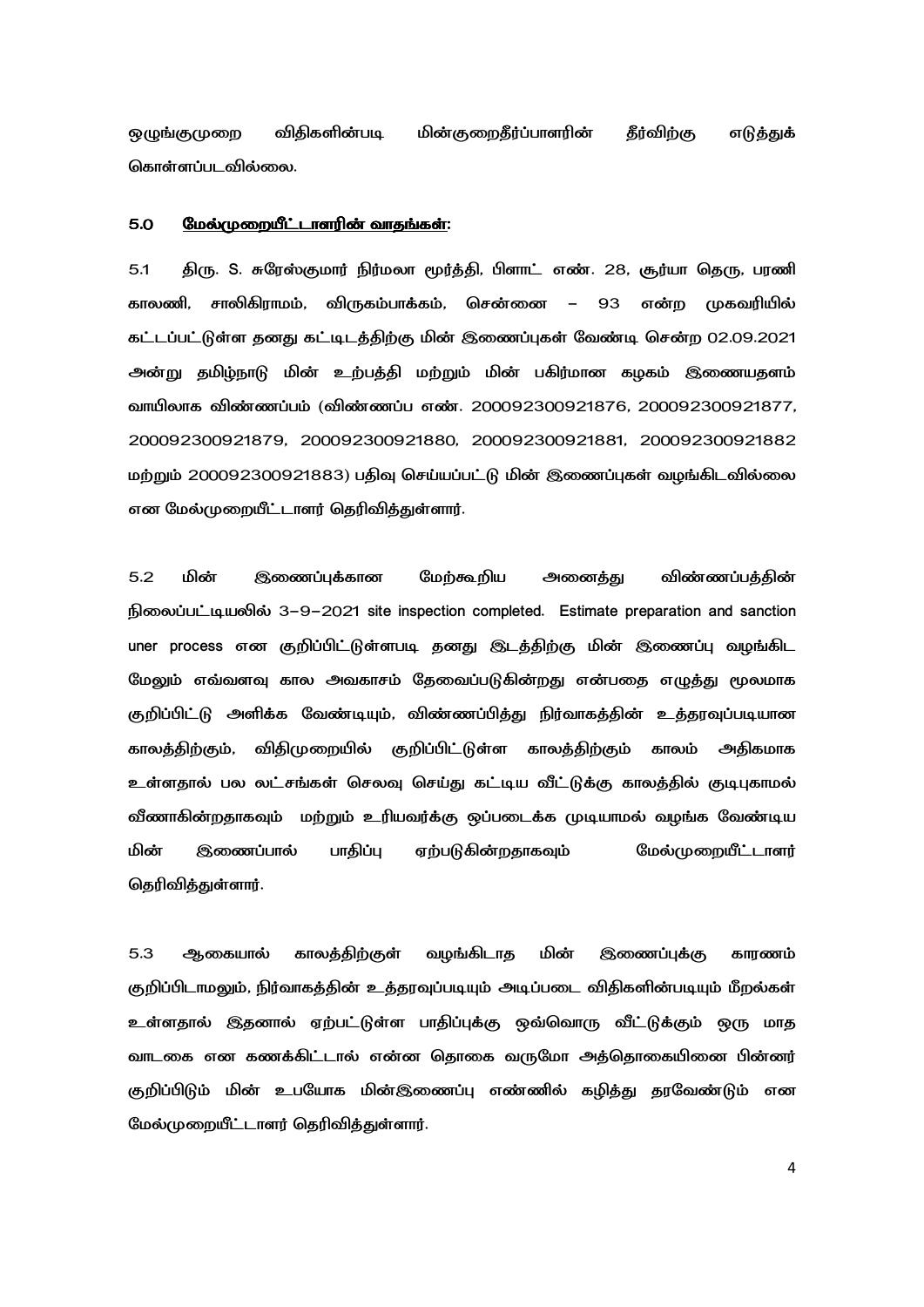5.4 காலத்திற்குள் மின் இணைப்பு வழங்கிடாததற்கு உரிய நடவடிக்கையும், மேலும் காலம் கடக்கும் என்றால் தீர்வு வேண்டி முறையிடுவதற்கு உரிய நீதிமன்றத்திற்கு பரிந்துரைத்து கடிதம் வழங்கிட வேண்டும் எனவும், அல்லது உரிய காரணம் குறிப்பிட்டு தெரிவிக்காமல் கிடப்பிலுள்ள தனது விண்ணப்பத்திற்கு மின் இணைப்புகள் வழங்கி தீர்வு வழங்கவேண்டும் என மேல்முறையீட்டாளர் தெரிவித்துள்ளார்.

5.5 மின் இணைப்பு கோரி 2/9/2021 இல் விண்ணப்பித்திட்ட தனது மனுக்களுக்கு காலத்திற்குள் மின் இணைப்பு வழங்கிடவில்லை எனவும், இதனால் மிகவும் பாதிக்கப்பட்டுள்ளதாகவும், அதுகுறித்து மின்நுகர்வோர் குறைதீர்மன்றத்தில் மனு அளித்து அதற்கான விசாரணையும் நடந்திட்டு அவ்விசாரணைக்கு தனது அங்கீகாரம் பெற்ற நபரான திரு.K. சீனிவாசன் என் நியமித்து தனக்கு பதிலாக விசாரணையில் கலந்து கொள்வதற்கு அனுமதியும் அளித்து அவரும் கலந்து கொண்டு உரிய பதில் அளித்து 6/1/2022 நாளிட்ட உத்தரவு கடிதம் இணையதளத்தின் வாயிலாக  $6/1/2022$  பெறப்பட்டதாகவும் மேல்முறையீட்டாளர் தெரிவித்துள்ளார்.

### 6.0 <u>எதிர்மனுதாரரின் வாதங்கள்</u>:

6.1 மனுதாரர் திரு. S. சுரேஷ் & நிர்மலா மூர்த்தி பிளாட் எண் 28, சூரியா தெரு, பரணி காலனி, சாலிகிராமம், விருகம்பாக்கம் என்ற முகவரியில் கட்டப்பட்டுள்ள அவருடைய கட்டிடத்திற்கு 7 மும்முனை மின் இணைப்புகள் வேண்டி சென்ற 02.09.2021 மற்றும் 03.09.2021 \-அன்று தமிழ்நாடு உற்பத்தி மற்றும் மின்பகிர்மான கழகம் இணையதளம் வாயிலாக விண்ணப்பித்திருந்ததாகவும், விண்ணப்ப பதிவு எண்கள் 200092300921876, 200092300921877, 200092300921879, 200092300921880, 200092300921881, 200092300921882 மற்றும் 200092300921883 என எதிர்மனுதாரர் தெரிவித்துள்ளார்.

6.2 மனுதாரரின் விண்ணப்பத்தின் மீது நடவடிக்கை எடுக்கும் பொருட்டு உதவி பொறியாளர்/இ.ப./கக/ நகர் மேற்கு அவர்களின் மூலம் அவ்விடத்தை கள ஆய்வு செய்ததில் மனுதாரரது மின் இணைப்பு கோரும் கட்டிடமானது மூன்று தளங்களுக்கு மேல் உள்ளது தெரியவந்தது. (stilt+3 floor) 1) Memo.No. CE/Comml/ SE/ Comml/ EE3/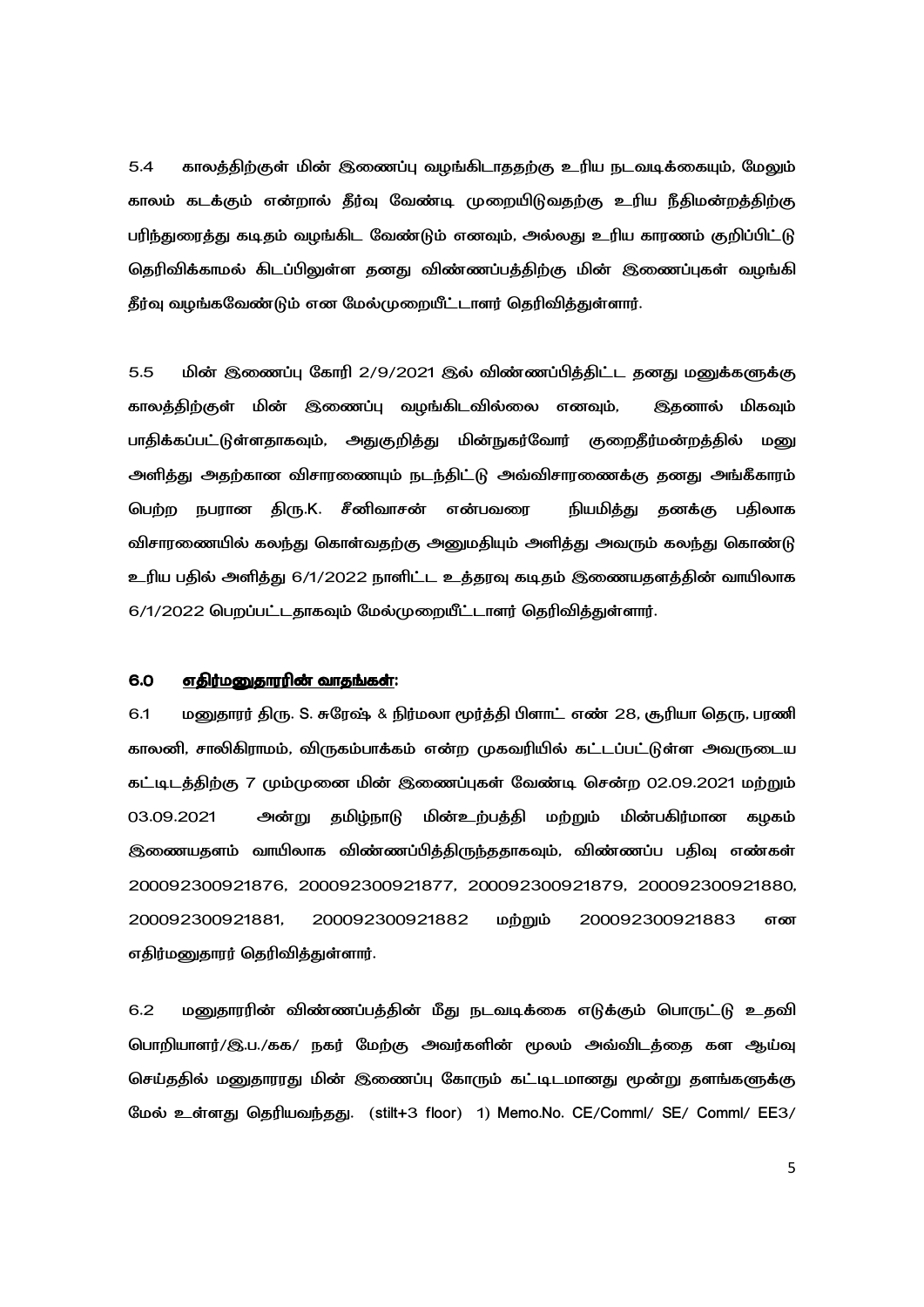AEE2/F.Plg.Per/D-139/2020 dated 4-7-2020 2) Memo.No. CE/Comml/ SE/ Comml/ EE3/ AEE2/F.Flm.CM/593/2021 dated 1–9–2021 அறிவுறுத்தலின் படி அவ்விடத்திற்கு மின் இணைப்பு வழங்க completion certificate இன்றியமையாதது. மற்றும் அது தொடர்பான அறிவுறுத்தல் மனுதாரருக்கு உதவி பொறியாளர்/இ.ப./கக நகர் மேற்கு அவர்களின் மூலம் தெரிவிக்கப்பட்டது. இருப்பினும் மனுதாரர் அவ்விடத்திற்கான completion certificate உரிய காலத்தில் சமர்பிக்காத காரணத்தால் மனுதாரர் விண்ணப்பித்திருந்த மின் இணைப்புகள் அனைத்தும் இணையதளம் வாயிலாக நிராகரிக்கப்பட்டதாக எதிர்மனுதாரர் தெரிவித்துள்ளார்.

6.3 மேலும் இது தொடர்பாக மனுதாரர் திரு.S. சுரேஷ் குமார் மற்றும் நிர்மலா மூர்த்தி அவர்கள் மின்நுகர்வோர் குறைதீர்வு மன்றத்தில் கடந்த 28.10.2021 அன்று மனு அளித்திருந்தார். படி அம்மனு கடந்த 08.12.2021 மின்நுகர்வோர் குறைதீர்வு மன்ற ற தலைவர் அவர்கள் முன்னிலையில் விசாரணை மேற்கொள்ளப்பட்டது. அவ்விசாரணையில் மனுதாரரால் அங்கீகரிக்கப்பட்ட பிரதிநிதியாக திரு.கே.சீனிவாசன் அவர்கள் கலந்துக்கொண்டதாக எதிர்மனுதாரர் தெரிவித்துள்ளார்.

6.4 புதிய மின் இணைப்புகள் வேண்டி 02.09.2021 மற்றும் 03.09.2021 அன்று விண்ணப்பிக்கப்பட்டிருந்த விண்ணப்பங்கள் நிராகரிக்கப்பட்டது தொடர்பாகவும் completion certificate சம்பந்தமான அறிவுறுத்தல் ஏதும் உதவி பொறியாளர்/இ&ப/கக நகர் மேற்கு அவர்களின் மூலம் தரபடவில்லை என்று மனுகாரர் மன்றக்கில் முறையிட்டிருந்ததாகவும், அதற்கு உதவி செயற்பொறியாளர்/இ&ப/கக நகர் மேற்கு அவர்கள் மின் இணைப்பு விண்ணப்பம் completion certificate–க்காக hold–இல் வைக்கும்போது உடனடியாக விண்ணப்பதாரருக்கு மின் அஞ்சல் வழியாக தகவல் சென்று அடைந்துவிடும் என்றும் completion Certificate தொடர்பான அறிவுறுத்தல் மனுதாரருக்கு தெரிவிக்கப்பட்டதாக எதிர்மனுதாரர் தெரிவித்துள்ளார்.

6.5 
b6 J X c3]- h7 -நுகர்வோர் குறைதீர்வு மன்றத்தின் இறுதி அறிக்கை பெறப்பட்டு அதன் படி மனுதாரரது மின் இணைப்பு கோரும் கட்டிடம் (stilt+3 floof) மேற்குறிப்பிட்ட வகையில் வருவதால் அக்கட்டிடத்திற்கு மின் இணைப்பு வழங்க completion certificate அவசியமாகிறது எனவும், அதனால் மனுதாரர் உரிய துறையில் இருந்து completion certificate பெற்று தமிழ்நாடு மின் உற்பத்தி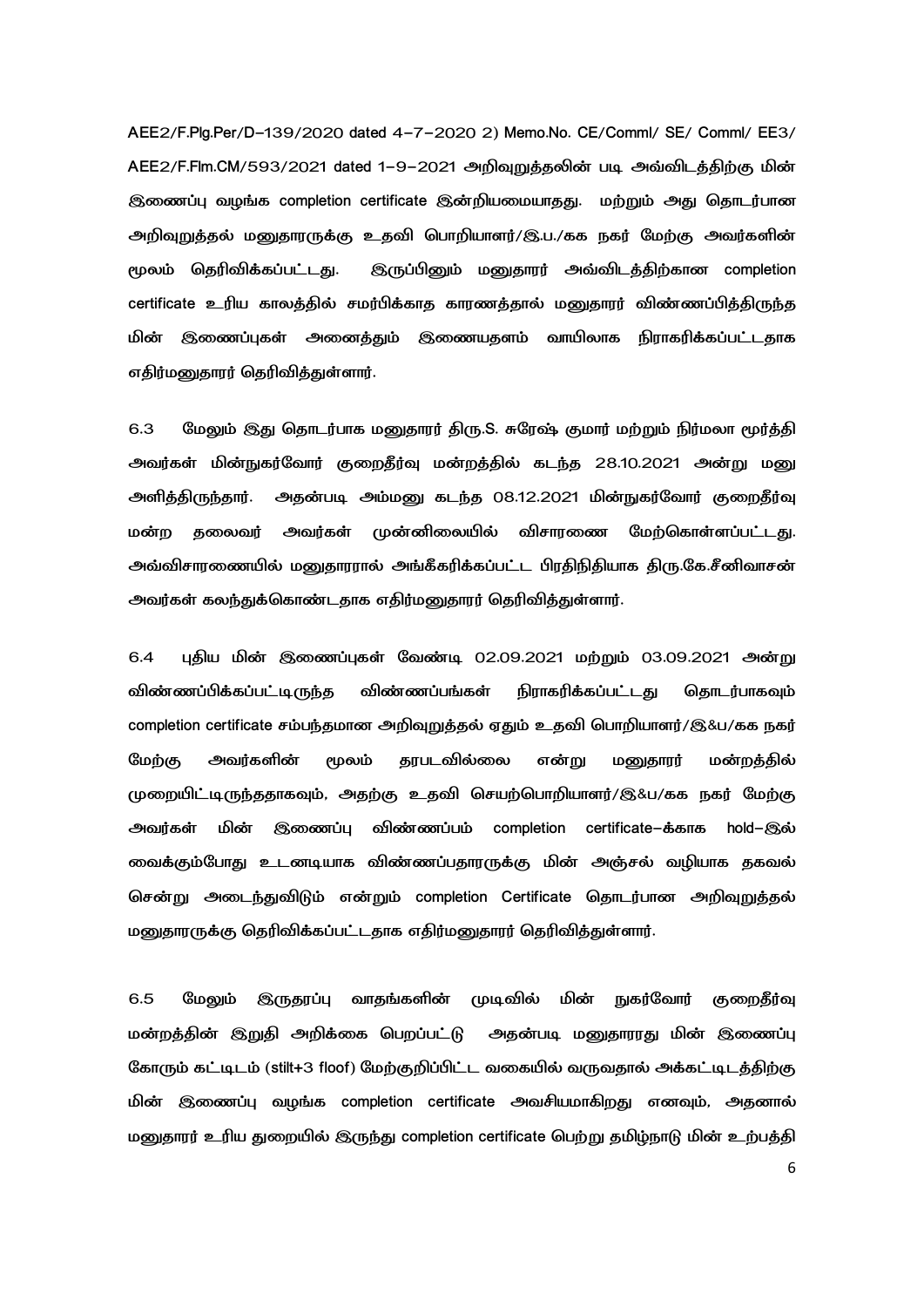மற்றும் மின் பகிர்மான கழக பிரிவு அலுவலகத்தில் சமர்ப்பித்து மின் இணைப்பு பெற்றுக் கொள்ளுமாறு மனுதாரருக்கு உத்தரவிட்டதாக எதிர்மனுதாரர் தெரிவித்துள்ளார்.

6.6 மேலும் மின் இணைப்பு எண் 230018519 completion certificate பெறப்படாமல் மின் இணைப்பு வழங்கியதாக மனுதாரர் மின் நுகர்வோர் குறைதீர்வு மன்றத்தில் குறிப்பிட்டது குறித்து விசாரணை செய்து விரிவான அறிக்கை சமர்ப்பிக்குமாறு செயற்பொறியாளர்/இ(ம)ப/கக நகர் அவர்களுக்கு அறிவுறுத்தியிருந்ததாக எதிர்மனுதாரர் தெரிவித்துள்ளார்.

6.7 \j^-^h ! iId f - JTX "# 230018519 விசாரணை மேற்கொண்டதில் மின் இணைப்பு எண் ஆனது எண் 24 முனுசாமி சாலை K.K நகர் மேற்கு, K.K நகர் என்ற முகவரியில் ஷெரிஸ் சக்ரா வென்ச்சர்ஸ் பிரைவேட் லிமிட்டடு என்ற பெயரில் கடந்த 16.09.2021 அன்று இணையதளம் வாயிலாக விண்ணப்பபிக்கப்பட்டது. (App.No.2300921919 dt. 16-9-2021). அவ்விண்ணப்பத்தை ஆய்வு செய்ததில் விண்ணப்பத்துடன் completion certificate இல்லாமல் இணைக்கப்பட்டது தெரியவந்தது. மேலும் இது தொடர்பாக மனுதாரருக்கு உதவி பொறியாளர்/இ–ப/கக நகர் மேற்கு அவர்களின் மூலம் தெரிவிக்கப்பட்ட உடன் மனுதாரர் உடனடியாக 18.09.2021 அன்று completion certificate இணையதளம் வாயிலாக விண்ணப்பித்திருந்தார். படி அவருக்கு மின் இணைப்பும் வழங்கப்பட்டதாக எதிர்மனுதாரர் தெரிவித்துள்ளார்.

6.8 மேலும் மனுதாரர் மின் இணைப்பு கோரும் கட்டிடம் completion certificate தேவைப்படும் வகையில் வருவதால் மனுதாரர் completion certificate உடன் இணையதளம் வாயிலாக விண்ணப்பித்தால் மின்இணைப்பு வழங்க உரிய நடவடிக்கை எடுக்கப்படும் என்று எதிர்மனுதாரர் தெரிவித்துள்ளார்.

### 7.0 <u>மின் குறைதீர்ப்பாளரின் தீர்வு</u>:

7.1 இருதரப்பு வாதங்கள் மற்றும் சமர்ப்பிக்கப்பட்ட ஆவணங்கள் ஆகியவற்றை ஆராய்ந்து கீழ்க்கண்டவாறு தீர்வு செய்யப்படுகிறது.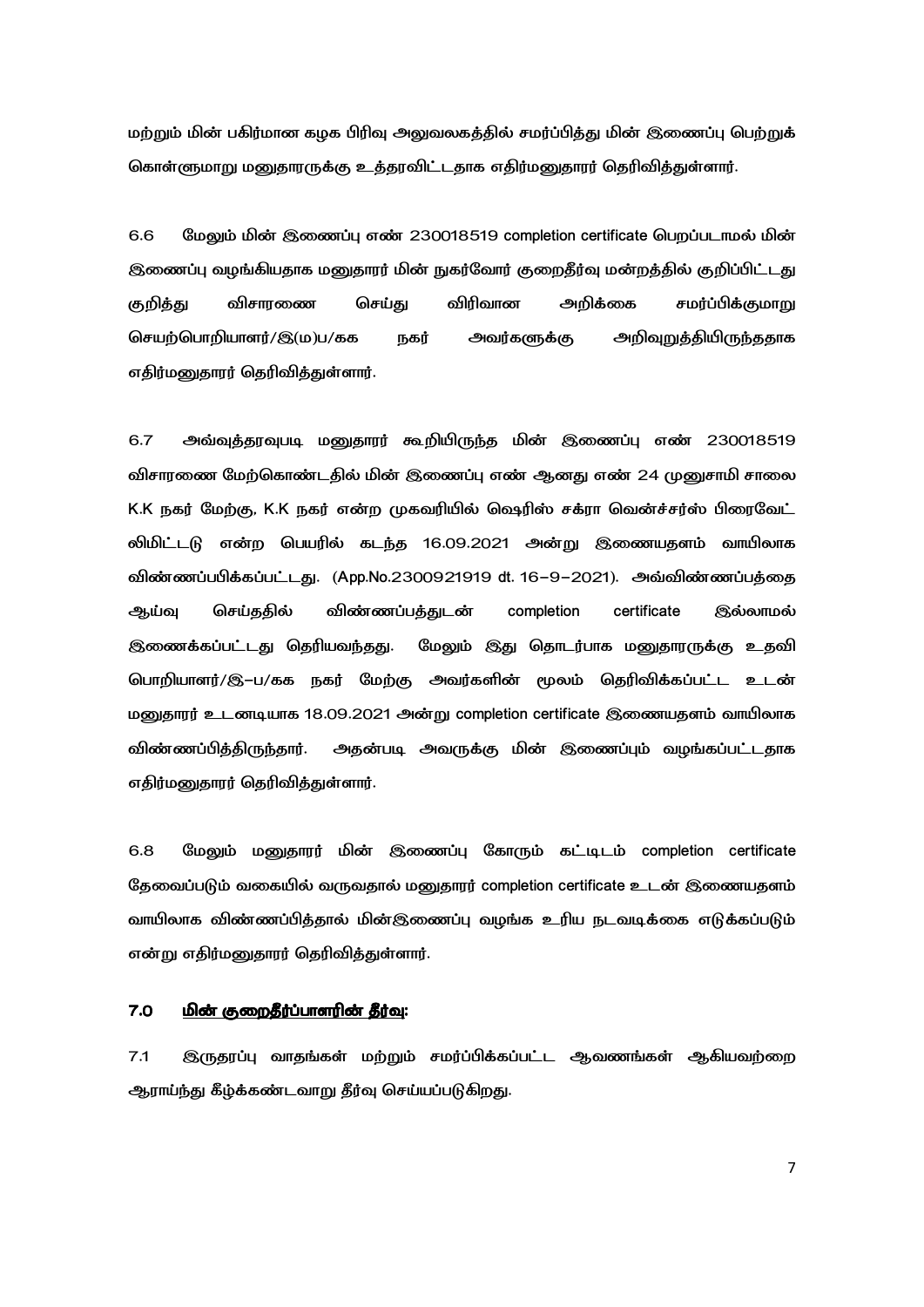7.2 மேல்முறையீட்டாளர் தன்னுடைய வாதத்தில் பிளாட் எண் 28, சூரியா தெரு, பரணி காலணி, சாலிகிராமம் என்ற முகவரியில் கட்டப்பட்டுள்ள தனது கட்டிடத்திற்கு 7 மும்முனை இணைப்புகள் வேண்டி 02.09.2021 அன்று இணையதளம் வாயிலாக விண்ணப்பம் பதிவு செய்யப்பட்டு மின் இணைப்புகள் வழங்கப்படவில்லை என கெரிவிக்குள்ளார்.

7.3 எதிர்மனுதாரர் தன்னுடைய னுடைய வாதத்தில் மேல்முறையீட்டாளரின் விண்ணப்பங்களின் மீத நடவடிக்கை எடுக்கும்பொருட்டு அவ்விடத்தை கள ஆய்வு செய்ததில் மனுதாரரின் மின்னிணைப்பு கோரும் கட்டிடமானது மூன்று தளங்களுக்கு (stilt + 3 floor) மேல் உள்ளதாகவும், தலைமை பொறியாளர்/வணிகம் அவர்களின் 4.7.2020 மற்றும் 1.9.2021 நாளிட்ட கடிதங்களில் அறிவுறுத்தப்பட்டவாறு மேல்முறையீட்டாளரின் கட்டிடத்திற்கு மின்னிணைப்புகள் வழங்ககுவதற்கு கட்டுமான பணி நிறைவடைந்தற்கான completion certificate பெற்று உரிய காலத்தில் சமர்ப்பிக்காததால் மேல்முறையீட்டாளரின் மின்னிணைப்பு கோரும் விண்ணப்பங்கள் நிராகரிக்கப்பட்டதாக தெரிவித்துள்ளார். மேலும் உரிய துறையில் இருந்து கட்டுமான பணி நிறைவு சான்றிதழ் பெற்று சமர்ப்பித்தால் மின்னிணைப்பு வழங்க உரிய நடவடிக்கை எடுக்கப்படுமென தெரிவித்துள்ளார்.

7.4 இவ்வழக்கில் சம்பந்தப்பட்ட மேல்முறையீட்டாளரின் கட்டிடம் (stilt + 3 floor) மேல் உள்ளதாகவும், அந்தக் கட்டிடத்திற்கு 7 மின்னிணைப்புகள் கோரியும் மேல்முறையீட்டாளர் விண்ணப்பித்துள்ளதாக எதிர்மனுதாரர் தெரிவித்துள்ளார். மேலும் தலைமைப் பொறியாளர் அவர்களின் 4.7.2020 நாளிட்ட கடிதத்தின்படி மேல்முறையீட்டாளரின் கட்டிடத்திற்கு மின்னிணைப்பு வழங்குவதற்கு completion certificate பெற்று சமர்ப்பித்தால் மட்டுமே மின்னிணைப்பு வழங்க இயலும் என வாதிடுவதால் நான் அந்த கடிதத்தை பார்வையிட விரும்புகிறேன் . அக்கடித்தின் சம்பந்தப்பட்ட பத்திகள் கீழே கொடுக்கப்பட்டுள்ளன.

*"6. In this connection, the instructions were issued vide reference (5) cited based on the Tamil Nadu Combined Development and Building Rules, 2019. As there was a deviation from the said Rules, 2019, in the above instructions, the same is now withdrawn. In the light of the position stated in paragraphs 2 to 5 above, the following revised instructions are issued for strict adherence throughout the State, which will supersede all earlier instructions including based on the orders of the Hon'ble High Court, Madras:*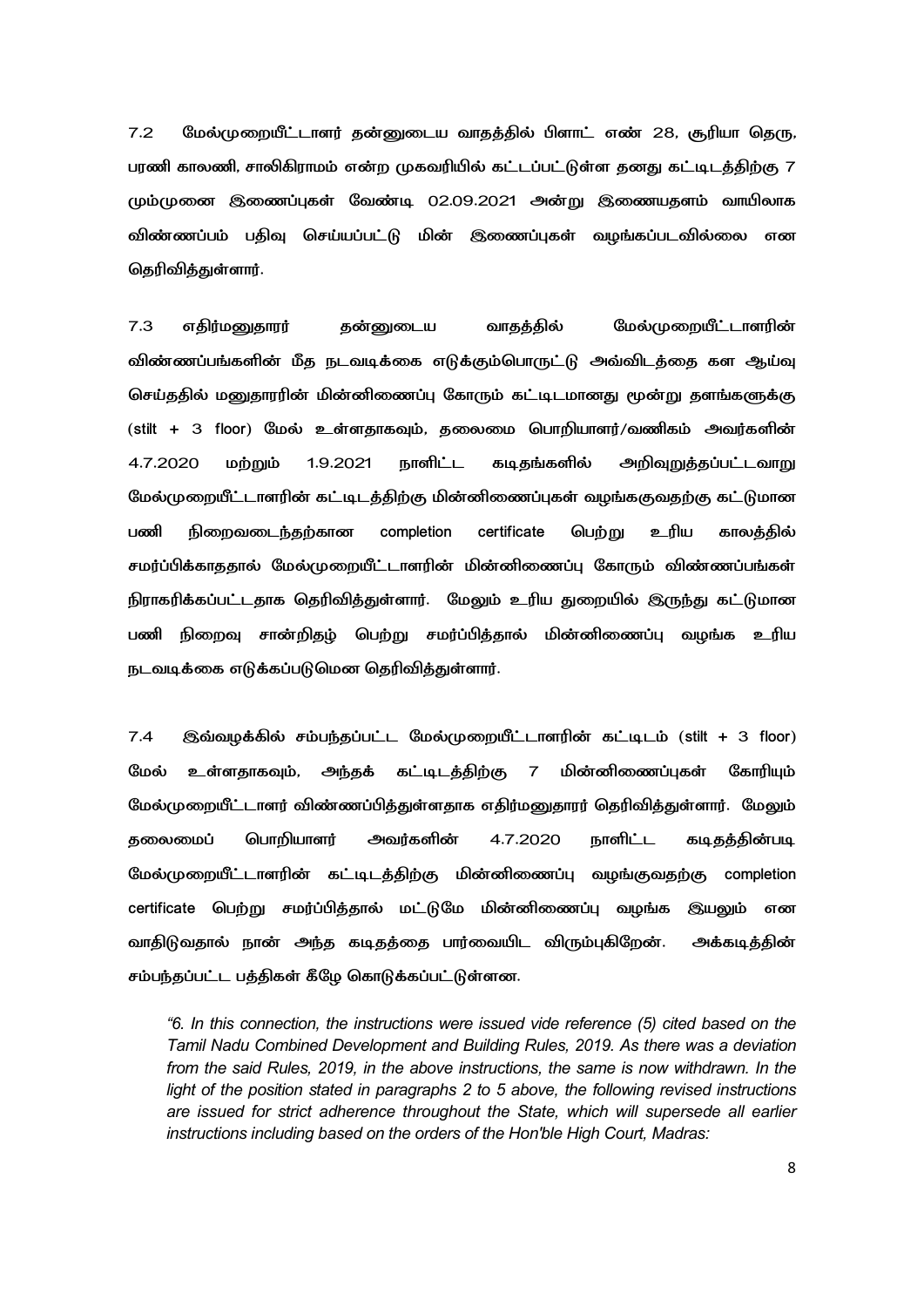- *(a) Except residential building upto 12m in height not exceeding 3 dwelling units or 750 sq.m and all type of Industrial buildings, all other buildings requires completion certificate before effecting electricity service connection(s). For the exempted buildings, the intending consumer shall not be insisted to produce Planning Permit and Completion Certificate for effecting electricity service connections.*
- *(b) While registration of application for permanent electricity supply, except as far as the exempted buildings stated above, the application shall be accompanied with planning permit.*
- *(C) In view of the provisions contained in section 175 of the Electricity Act, 2003, (Provisions of this Act to be in addition to and not in derogation of other laws), as far as the buildings coming under non-exempted category are concerned, on completion of the construction of the building, the temporary electricity service connection provided for construction purpose has to be disconnected and the permanent electricity service connection(s) shall be provided on receipt of the completion certificate as stated above. However, this will not apply to the exempted buildings and as such, for exempted buildings alone, the provisions contained in Regulation 39 of the Tamil Nadu Electricity Distribution Code, 2004 shall be followed.*
- *(d) Production of Completion Certificate shall not apply to constructions in progress as per the valid approved plans accorded on or before 04.02.2019 including subsequent renewal period and also for buildings constructed already as per the approved plan and completion certificate is awaited from the competent authority.*
- (e) *In case of construction of building already in progress or construction completed, prior to 04.02.2019, in respect of Multistoried buildings (Stilt + 4 or Ground + 3 floors and above) alone in the CMDA area, the earlier instruction issued in Memo No. CE/Comml/SE/Comml/ EE3/AEE2/F. PIg. Per/D. 175/2017, dt 04-05-2017, requiring to comply with planning permission and Completion Certificate for effecting electricity service connections, shall be continued to be followed.*
- (f) *On other aspects, the provisions contained in the Tamil Nadu Electricity Supply Code, 2004 and/or the Tamil Nadu Electricity Distribution Code, 2004 shall be followed scrupulously."*

7.5 மேற்கண்ட பத்திகளின்படி உரிமம்தாரரின் 4.7.2020 நாளிட்ட கடிதமானது சென்னை உயர்நீதிமன்றம் W.P.No. 14520 of 2017–இல் 9.1.2018 அன்று வழங்கிய ஆணை மற்றும் அதன் தொடர்ச்சியாக 4.2.2019 அன்று வெளிடப்பட்ட தமிழ்நாடு அரசு ஆணை எண் 18 (Tamil Nadu Combined Development and Building Rules, 2019)-இல் அறிவுறுத்தப்பட்டவாறே வழங்கப்பட்டுள்ளது. அதன்படி 3 குடியிருப்புகள் அல்லது 750 sq.m மிகாத 12 மீட்டர் உயரம்வரை உள்ள குடியிருப்பு கட்டிடம் மற்றும் அனைத்து வகையான தொழிற்சாலை கட்டிடங்களை தவிர்த்து உள்ள அனைத்து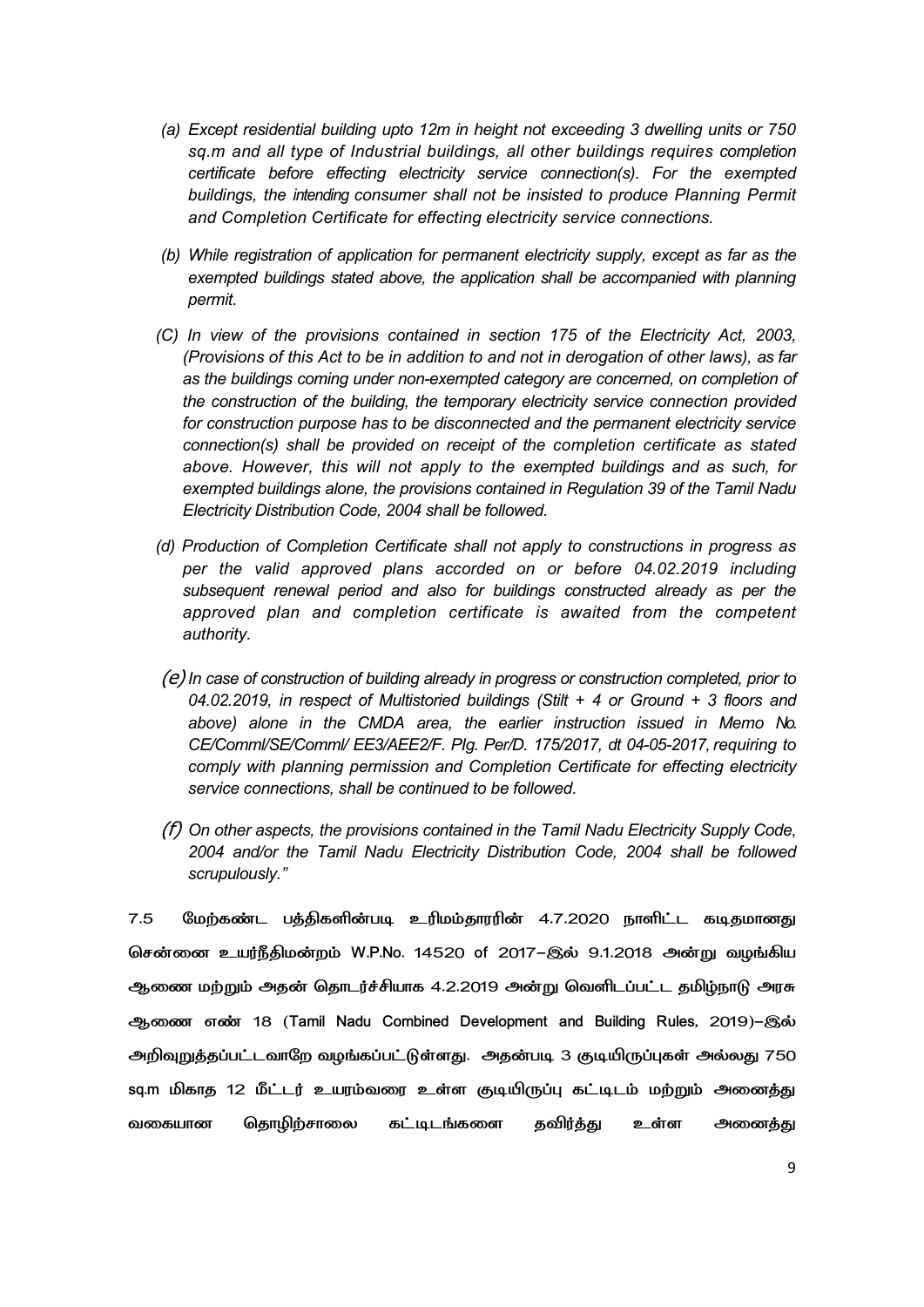கட்டிடங்களுக்கும் மின்னிணைப்பு வழங்குவதற்கு கட்டுமான நிறைவு (completion certificate) சான்றிதம் அவசியம் என வலியுறுத்தப்பட்டுள்ளது. மற்றும் விலக்களிக்கப்பட்ட கட்டிடங்களை கவிா உள்ள அனைக்கு வகையான கட்டிடங்களுக்கு மின்னிணைப்பு பெறும்பொழுது திட்ட அனுமதி (planning permission) தேவையென்றும் வலியுறுத்தப்பட்டுள்ளது.

7.6 இவ்வழக்கில் சம்பந்தப்பட்ட (மேல்முறையீட்டாளரின் கட்டிடத்திற்கு பெருநகர சென்னை மாநகராட்சி (மண்டலம் 10, நகரமைப்பு பிரிவு) ஆணையாளரால் 10.3.2020 <u>அன்று</u> திட்ட அனுமதி வழங்கப்பட்டுள்ளது. திட்ட அனுமதியில் உள்ள வரைபடத்தின்படி ஆறு குடியிருப்புகளுக்கு அனுமதி வழங்கப்பட்டுள்ளது. மேலும் திட்ட அனுமதி வழங்கும்போது "completion certificate is mandatory for availing service connections from TNEB and CMWSSB" என குறிப்பிடப்பட்டுள்ளது. எனவே, மேற்கண்ட பக்கிகளின் கீர்வகளின்படி மேல்முறையீட்டாளர் மின்னிணைப்பகள் கோரி விண்ணப்பித்துள்ள கட்டிடம் விலக்களிக்கப்பட்ட கட்டிடம் (exempted buildings) என்ற வரையறைக்குள் வராததால் உரிய அதிகார அமைப்பிடம் இருந்து பணி நிறைவு சான்றிதழ் (completion certificate) பெற்று சமர்ப்பித்தால் மட்டுமே மேல்முறையிட்டாளருக்கு மின்னிணைப்பு வழங்க இயலும் என்று தீர்வு செய்யப்படுகிறது.

# 8.0 <u>முடிவுரை</u>:

8.1 பத்தி 7.0–இல் உள்ள தீர்வுன்படி மேல்முறையீட்டாளர் மின் இணைப்புகள் கோரி விண்ணப்பித்துள்ள கட்டிடம் விலக்களிக்கப்பட்ட கட்டிடம் (exempted bui;dings) என்ற வரையறைக்குள் வராததால் உரிய அதிகார அமைப்பிடம் இருந்து பணிநிறைவு சான்றிகம் (completion certificate) பெற்று சமர்ப்பித்தால் மட்டுமே மேல்முறையீட்டாளருக்கு மின்னிணைப்பு வழங்க இயலும் என்று தீர்வு செய்யப்படுகிறது.

8.2 மேற்கண்ட முடிவுடன் மேல்முறையீட்டு மனு எண் 11/2022 முடிவுக்கு கொண்டு வரப்படுகிறது. செலவுத் தொகை இல்லை.

> (செ. கேவாாறன்) மின்குறைகீர்ப்பாளர்

 $\lq\lq$ ஙா்வோர் இல்லையேல். நிறுவனம் இல்லை $\lq\lq$  **"No Consumer, No Utility"**